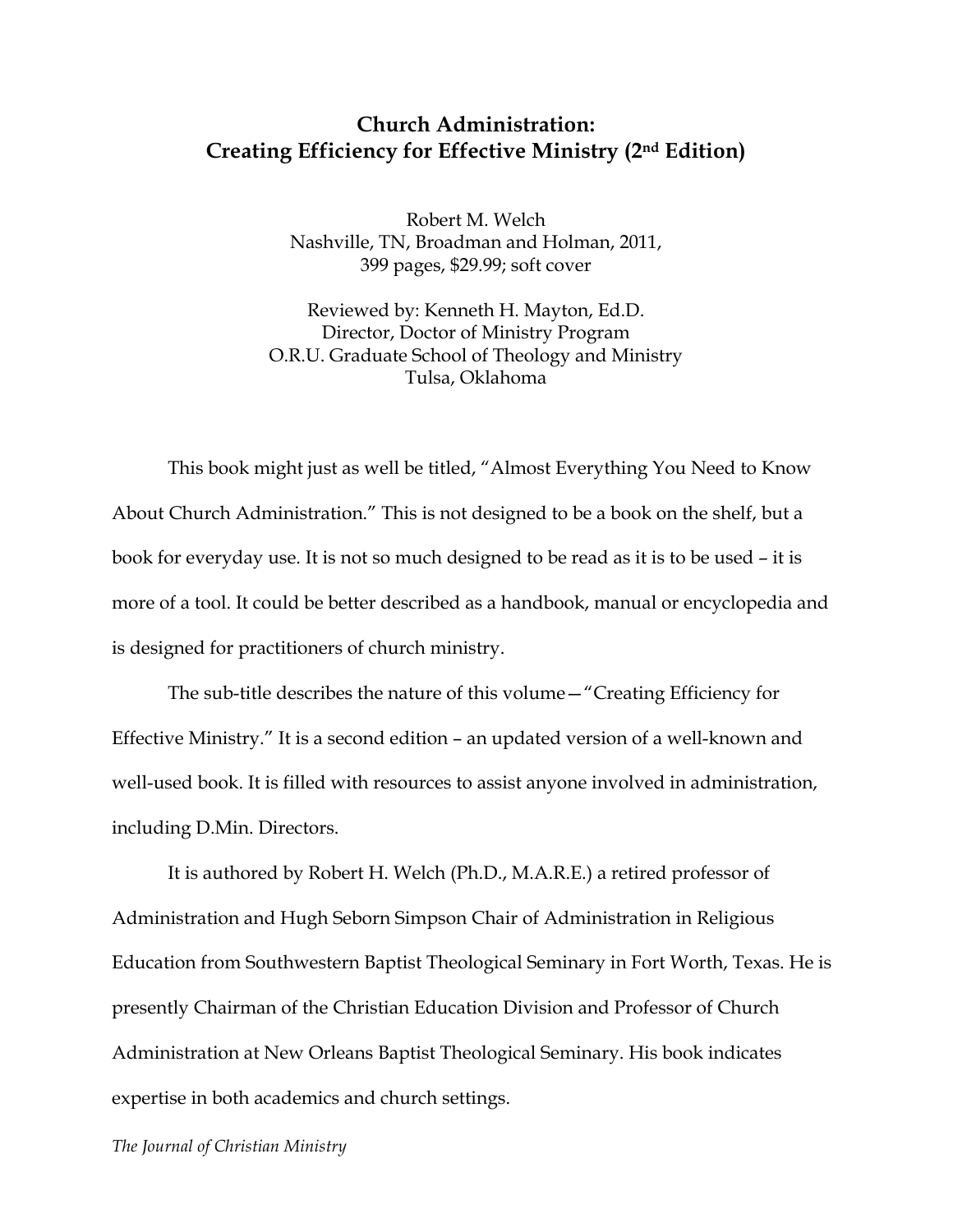I find the coverage of the subject to be comprehensive. Titles of the chapters indicate the book's thoroughness: Introduction; Basics for Administration; Documents, Organizing the Church. Chapters 5-12 look at the key facets of the subject; (each begins with "Administering…: Personnel; Resources; Financial Resources; The Office; Risk Management; Planning; Programs; Support.")

This work is probably more geared to M.Div. students in ministry preparation than D.Min. students. It is definitely textbook quality. For leadership and managementtype courses, it is a great review. Professors in courses dealing with this subject could find great ideas along with charts and graphs.

Each chapter begins with a reference from Scripture. The author's connection to Scripture indicates his biblical/theological context to be Evangelical (Southern Baptist). The chapters end with an excellent review of the content.

There are many strong points throughout. I appreciated that the book was laid out in a very academic style with objectives clearly stated (p. 5) for the leadership of the administration's responsibilities of the church. He includes many examples, forms, descriptions, etc., including a brief case study (p. 36). I found the definition sections to be both academic and practical; for example, Introduction to Management with a description of the various theories (pp. 7-13). The Dynamics of Leadership (pp. 38-46) chapter is superb. The chapters reveal an overview of Biblical, Theological and Practical Issues. His work on church polity was excellent.

Welch makes a point and plea for the need for seminaries to enlarge and enhance courses on this subject. He uses research carried out with 148 schools from ATS and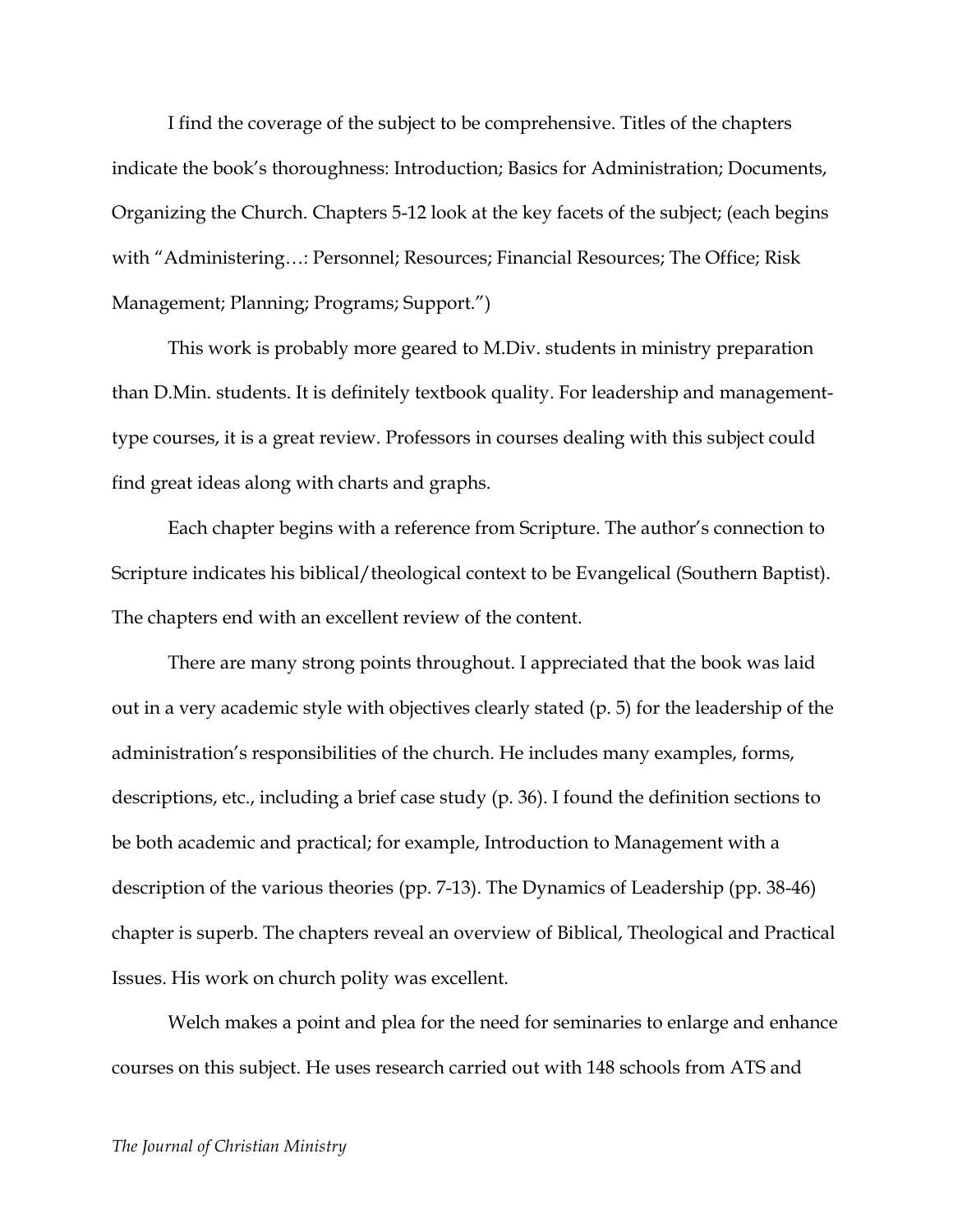TRACS. He did this by going to each school to see what is offered in courses about Church Administration. He found the following in the study: Twenty-one institutions required a church administration course; thirty-one institutions required a leadership course that had little to do with administrative skills development; four institutions required both an administrative and leadership course; nine schools required an elective that could have included an administration course; two schools required an elective that could have included a leadership course; fourteen institutions offered a church administration course that could be taken as a free elective if the M.Div. student chose  $(p. ix)$ .

I found several sections of the book to be very helpful and demonstrate the comprehensive nature of the book. The attention to detail is clearly seen.

The first was a review of theories (pp. 40-47) of leadership. Nothing new, but it is a review of categories of leadership theories: Traits Situational and Behavioral, Under Behavioral Theories, one gets a reminder of McGregor's Theory X/Theory Y, Levin's Leader Continuum, and Blake and Mouton's Managerial Grid and Likert. Four System. Welch. Applying principles from their principles, he identifies four dysfunctional leadership style.

The Showman; The Doubting Thomas; the Monk, and the Control Freak. Anyone in administration for a long period of time can probably put names on all these personalities.

Another example is found in Chapter Four, p. 66, where the author has a section on "Developing an Organizational Scheme for the Church (Institution). He presents